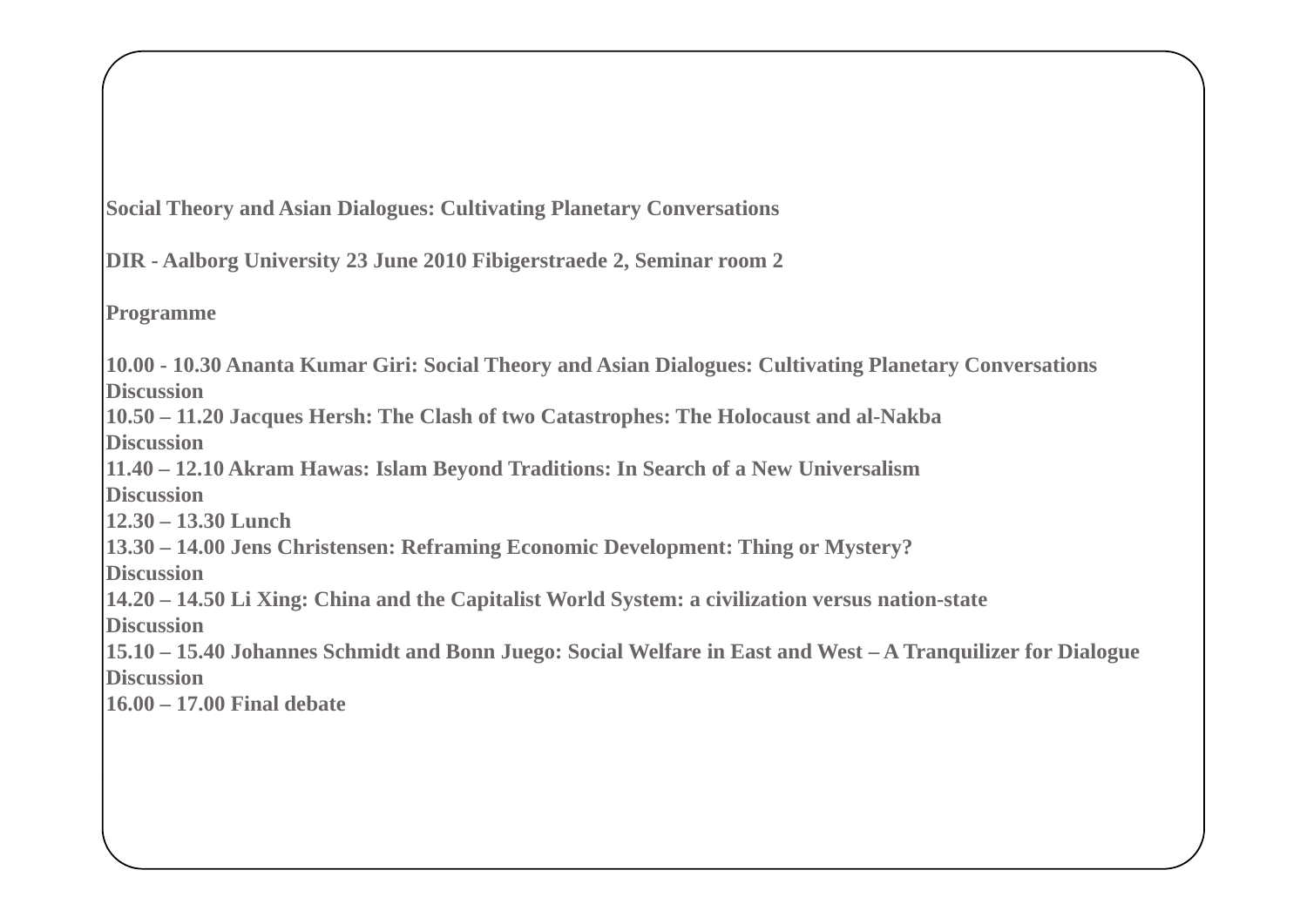According to the discourse of elites in East and Southeast Asia public social policy before and after the financial crises in 1997 and 2008 has been supportive of a small public sector, free trade and the allocation of growth in the market-place. This approac<sup>h</sup> relied on <sup>a</sup> Weberian-type explanation emphasizing <sup>a</sup> set of Confucian or proclaimed Asian values such as hard work, discipline, enterprise, family, thrift, responsibility and respec<sup>t</sup> for hierarchy and authority. It was furthermore based on an <sup>a</sup> deliberate <sup>p</sup>hilosophy and particularistic strategy of not emphasizing any measures of social welfare state or publicly sanctioned entitlements, as this would most certainly decrease national competitiveness in global markets.

This approac<sup>h</sup> has recently been challenged by pressures from the labor sector which in tandem with increased democratization is pressuring the political agenda regarding provisions of state sanctioned welfare and social security. The old-style authoritarianism based on "Asianism" and the policy on growth priority at any cost is being questioned.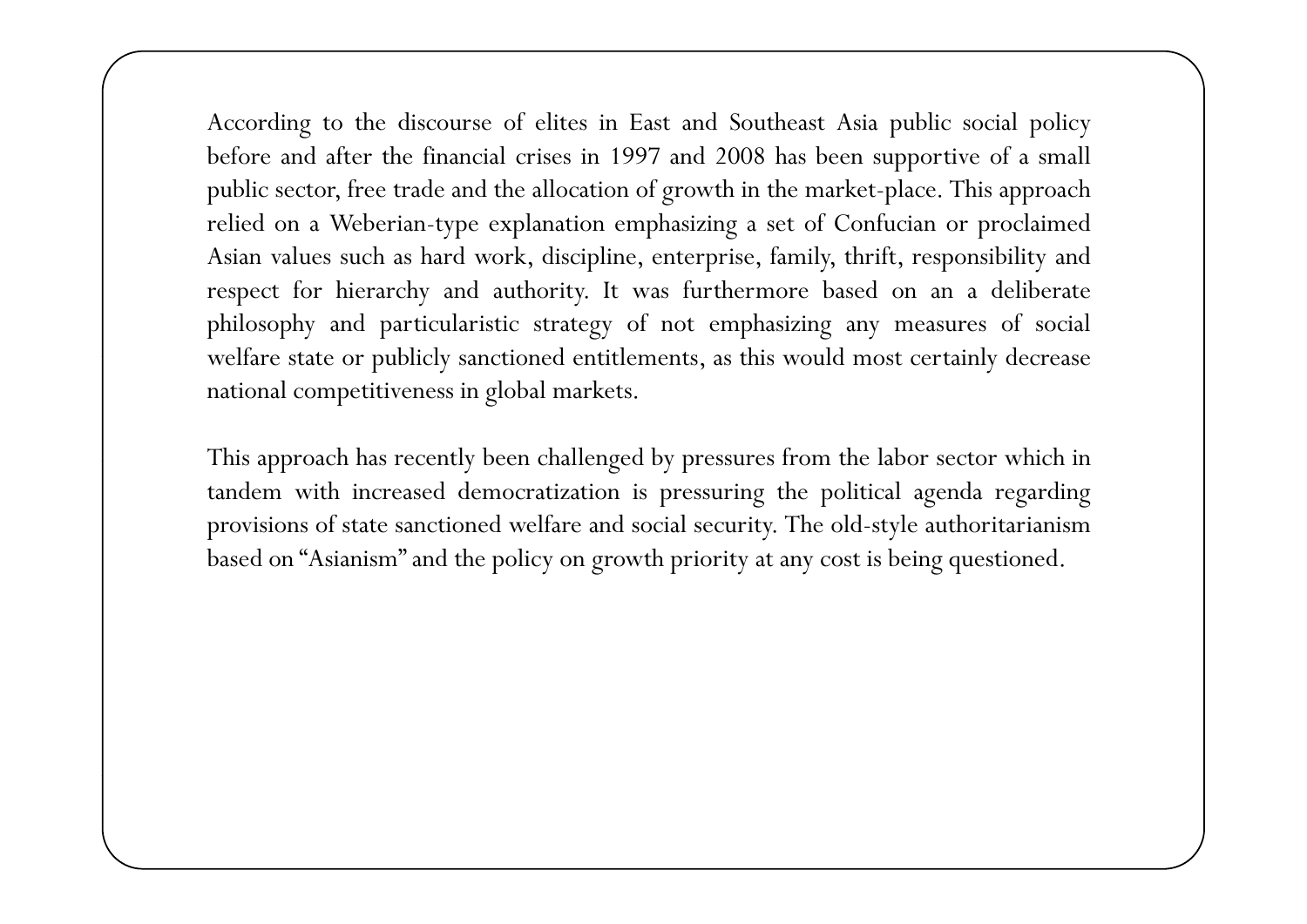- The main purpose of the contribution is to provide a critical assessment of social policies in Southeast Asia (Thailand and Indonesia in particular, but also Malaysia and the Philippines) in <sup>a</sup> comparative perspective with the Eas t Asian experience (Japan, Korea and Taiwan - excl. labor), and the Scandinavian experience with corporatism (incl. labor).
- Are there lessons to be learned from models of social provisioning, with the ultimate objective of ensurin g decen t and secure lives for all citizens particularly the poor, the excluded sectors in society and the unemployed?
- However, given the degree of uncertainty that currently prevails, this paper will not attempt to offer definite conclusions or policy prescriptions. As <sup>a</sup> matter of fact, in terms of social welfare, equity and labor marke t policies the pre-crisis model of Eas t Asia migh t offer lessons for the Wes t and vice versa. Mutual learning and dialogue mus t be the key for future understanding and cooperation.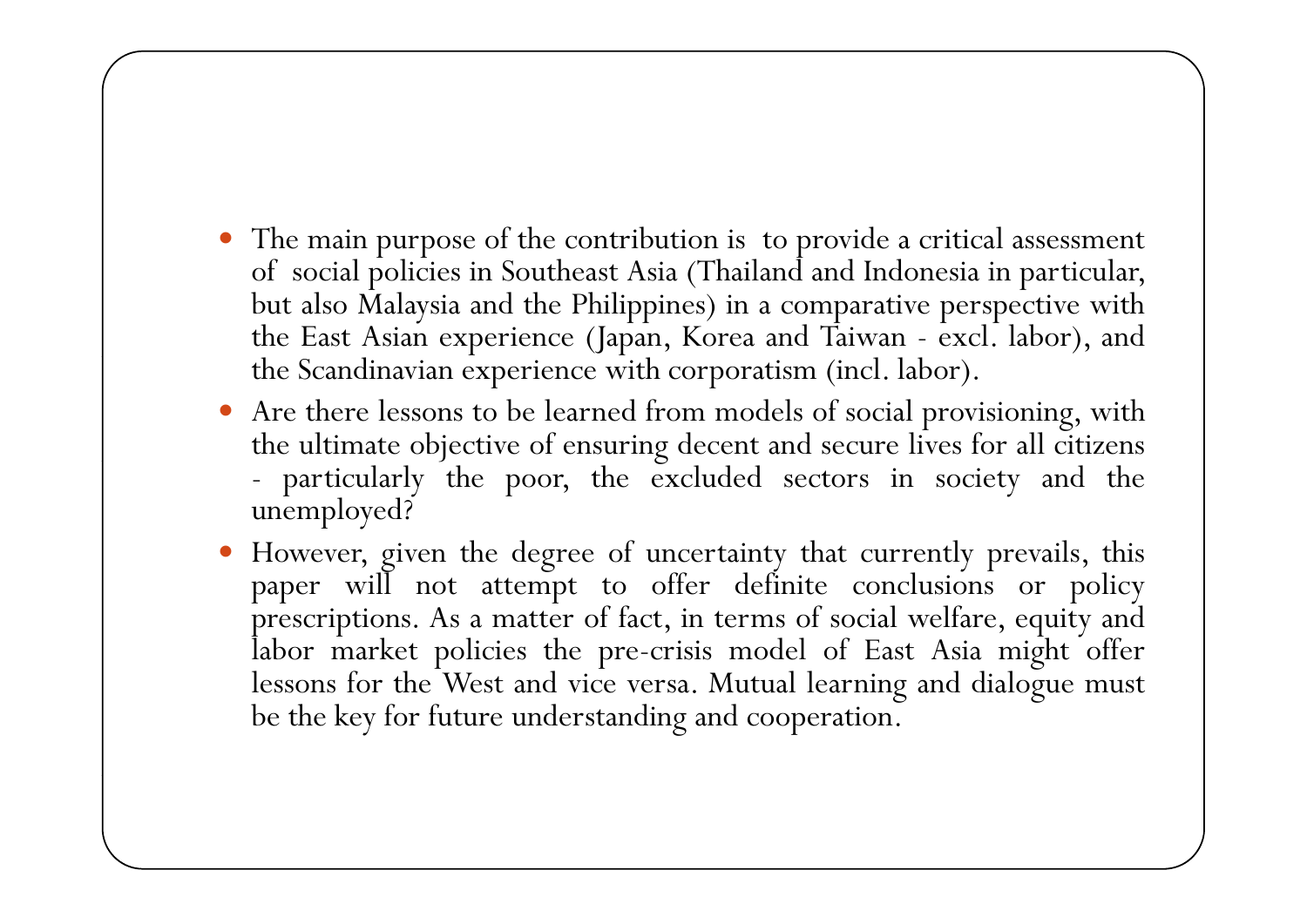- $\bullet$ • "East Asian miracle" held up by the multilateral agencies as a model for world capitalism - the crisis prone economies in 1997 were shown to the world as deficient because of structural distortions.
- $\bullet$  IMF's Stanley Fischer, "It is striking that models run out of string at some point. Communism worked very well for thirty or forty years and then started collapsing. Crony capitalism delivered for a long time in Asia but that interlocking nexus of banks, governments, corporations became quite rotten and it is rotten in the countries in crisis and they have to be reformed."
- $\bullet$  Managing Director Michel Camdessus : "It would be a mistake to blame hedge funds or other market participants for the turmoil in Asia...Turbulence in the market is only a symptom of more serious underlying problems which are now being addressed in many countries"
- $\bullet$  The crisis was viewed as the determining proof that no alternative to the neoliberal Anglo-Saxon type of capitalism ever existed. It was as much an overextension of the Eurocentric annihilation of Western superiority in 1997 as it is in 2010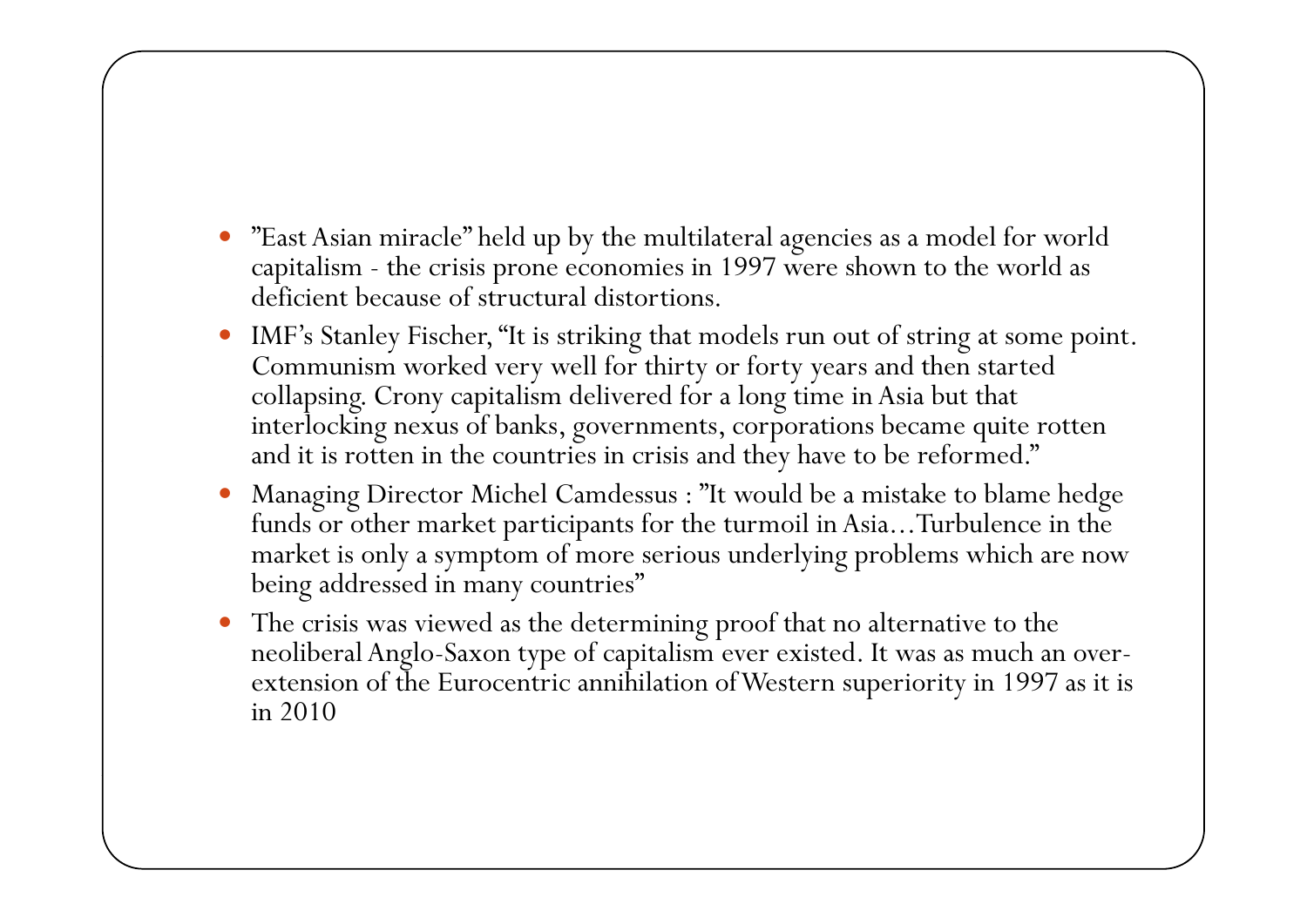- It is in its essence a universalist and hegemonic discourse claiming that "progress is somehow permanen<sup>t</sup> and natural in the European par<sup>t</sup> of the world but not elsewhere, and progress elsewhere is mainly the result of the diffusion of the innovative ideas and products from Europe and Europeans".
- Eurocentrism can be understood as the implicit view that societies and cultures of European origin constitute the "natural" norm for assessing what goes on in the rest of the world and an explicit <sup>a</sup> way to use capitalis t crises as <sup>a</sup> pretex t to denounce alternatives and outrigh t claim the superiority of neoliberal hegemony in universalistic terms.
- 0 This double-move repeated itself in the aftermath of the <sup>2008</sup> where the presen<sup>t</sup> claimed Euro sclerosis is used as pretext for downsizing the welfare state and hard won entitlements of the labor movement and working people in general.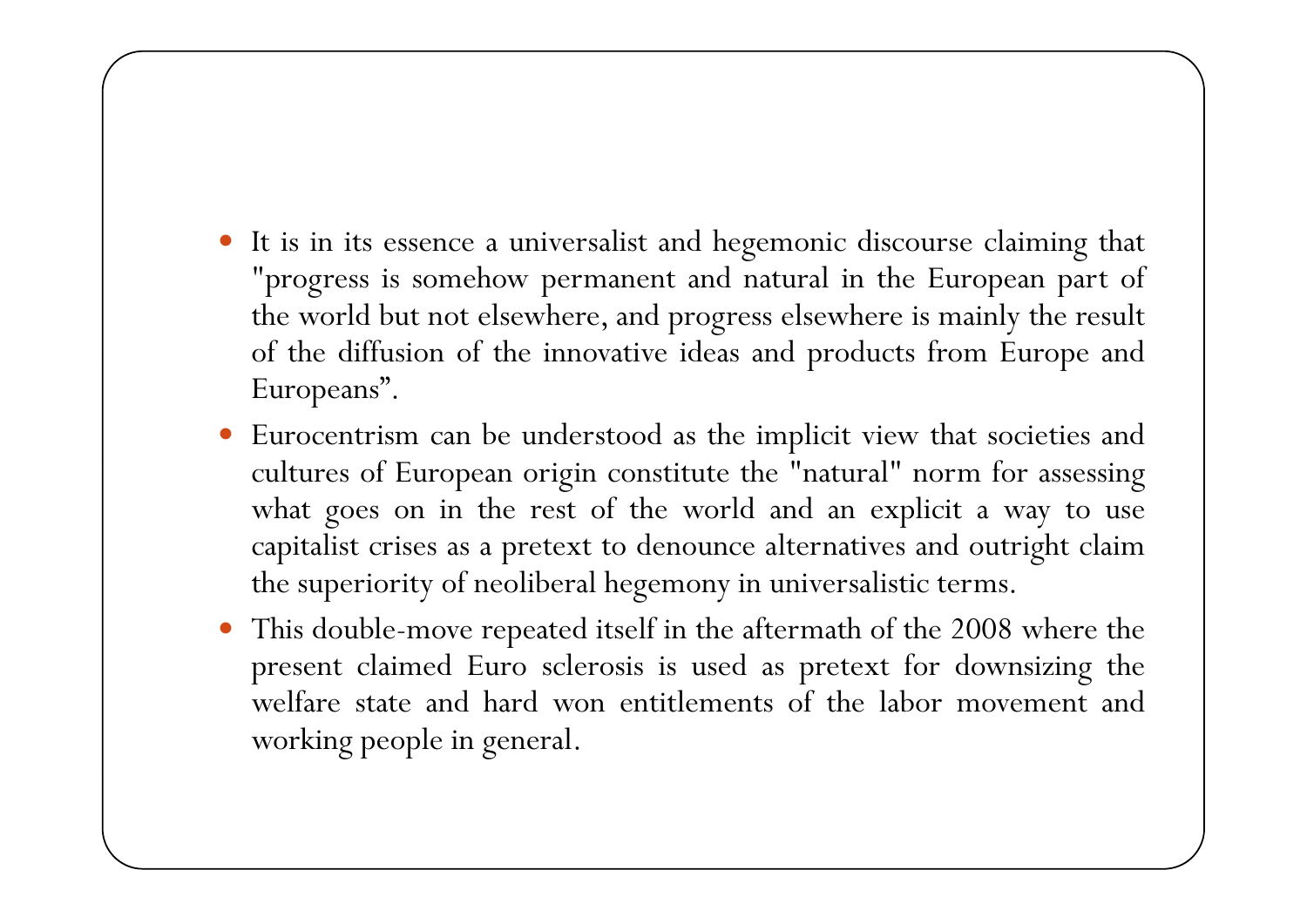- $\bullet$ • The WB dictum: "fears that increased international trade and investment and less state intervention will hurt employment are mainly baseless"
- $\bullet$  This advice was and is followed by most countries and together with the premature liberalization and deregulation of the financial sectors those were fundamentally the main causes of the crises, and it is therefore of interest to know whether this is still the case or not in 2010. After all as the New York Times recently asked "Is the United States no longer the global beacon of unfettered, free-market capitalism?"
- $\bullet$  In extending billions in lifeline to private companies and even nationalizing several conglomerates, Washington has not only turned away from decades of rhetoric about the virtues of the free market and the dangers of governmen<sup>t</sup> intervention, but it has also probably undercut future American efforts to promote such policies abroad. "For opponents <sup>o</sup> f free markets in Europe and elsewhere, this is <sup>a</sup> wonderful opportunity to invoke the American example," said Mario Monti, the former antitrust chief at the European Commission. "They will say that even the standard-bearer of the market economy, the United States, negates its fundamental principles in its behavior."
- O Mr. Monti said that pas<sup>t</sup> financial crises in Asia, Russia and Mexico brought governmen<sup>t</sup> to the fore, "but this is the first time it's in the heart of capitalism, which is enormously more damaging in terms of the credibility of the market economy" (NYT <sup>17</sup> Sept. 2008).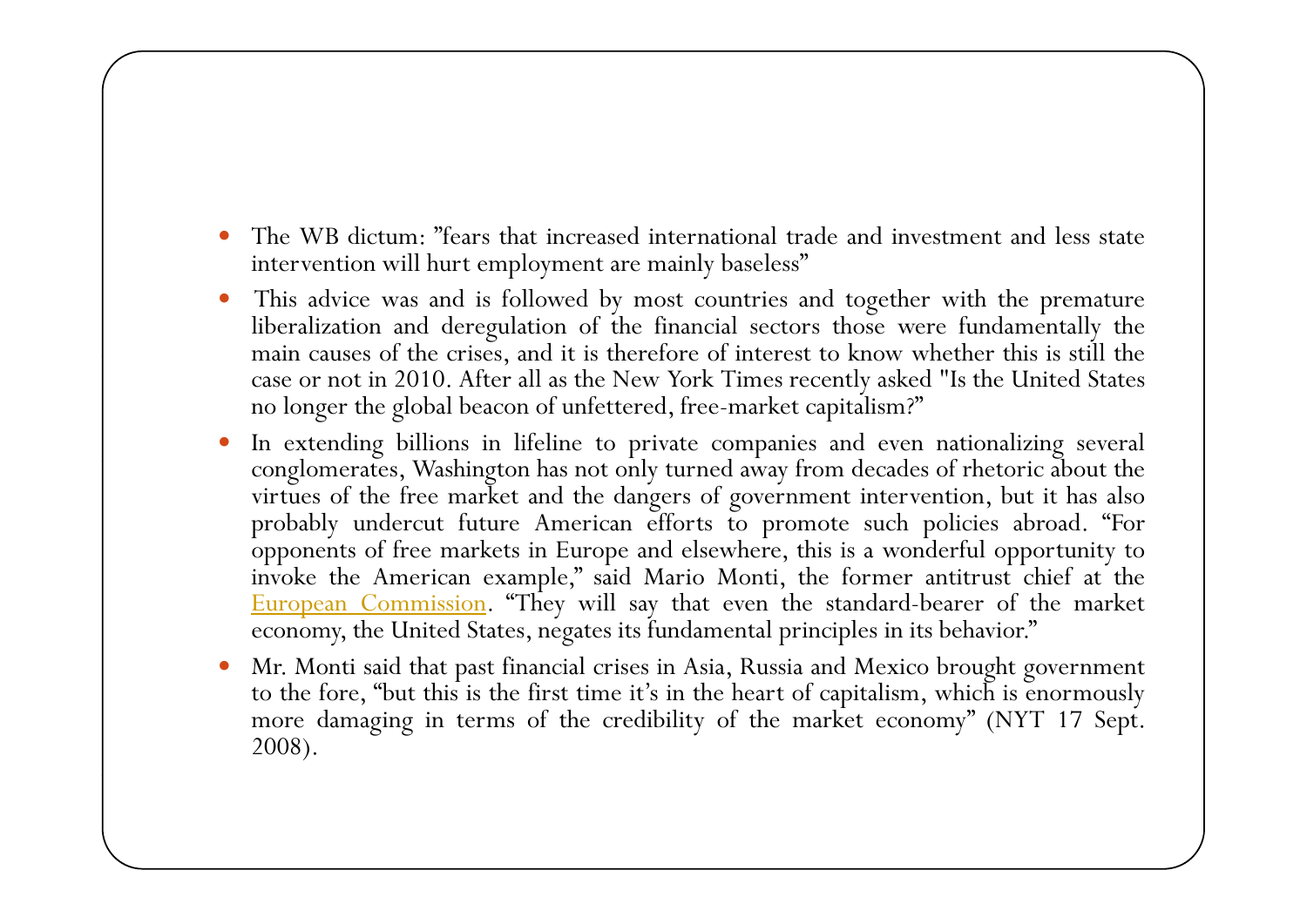- The countries of East and Southeast Asia were hit differently by the crisis. Some were seriously affected whereas others appear to have escape<sup>d</sup> rather lightly.
- $\bullet$  China seems to have been able to ride the storm without fundamentally altering its economic policies. However, social protection and labor market policies and programs have taken on sharply increased importance in China in recent years and the Chinese state used <sup>a</sup> traditional Keynesian approac<sup>h</sup> to jump start the market.
- $\bullet$  This is <sup>a</sup> clear indication <sup>o</sup> f the fact that the countries <sup>o</sup> f the region never represented or followed one development model. Therefore, <sup>a</sup> rethinking of the crises in <sup>1997</sup> and <sup>2008</sup> should also be <sup>a</sup> rethinking of the East Asian model and it involves a discussion about the role of social and labor policies versus flexibility both by theoretical, historical and empirical analysis. One impact of this rethinking is seen in the post-Washington consensus where social safety nets suddenly became important in World Bank parlance. The paradigm relies on careful targeting <sup>o</sup> f social expenditures and social safety nets to enable social cohesion and social capital to foster smooth structural adjustment without creating social havoc and at the same time saving the market from its own destruction.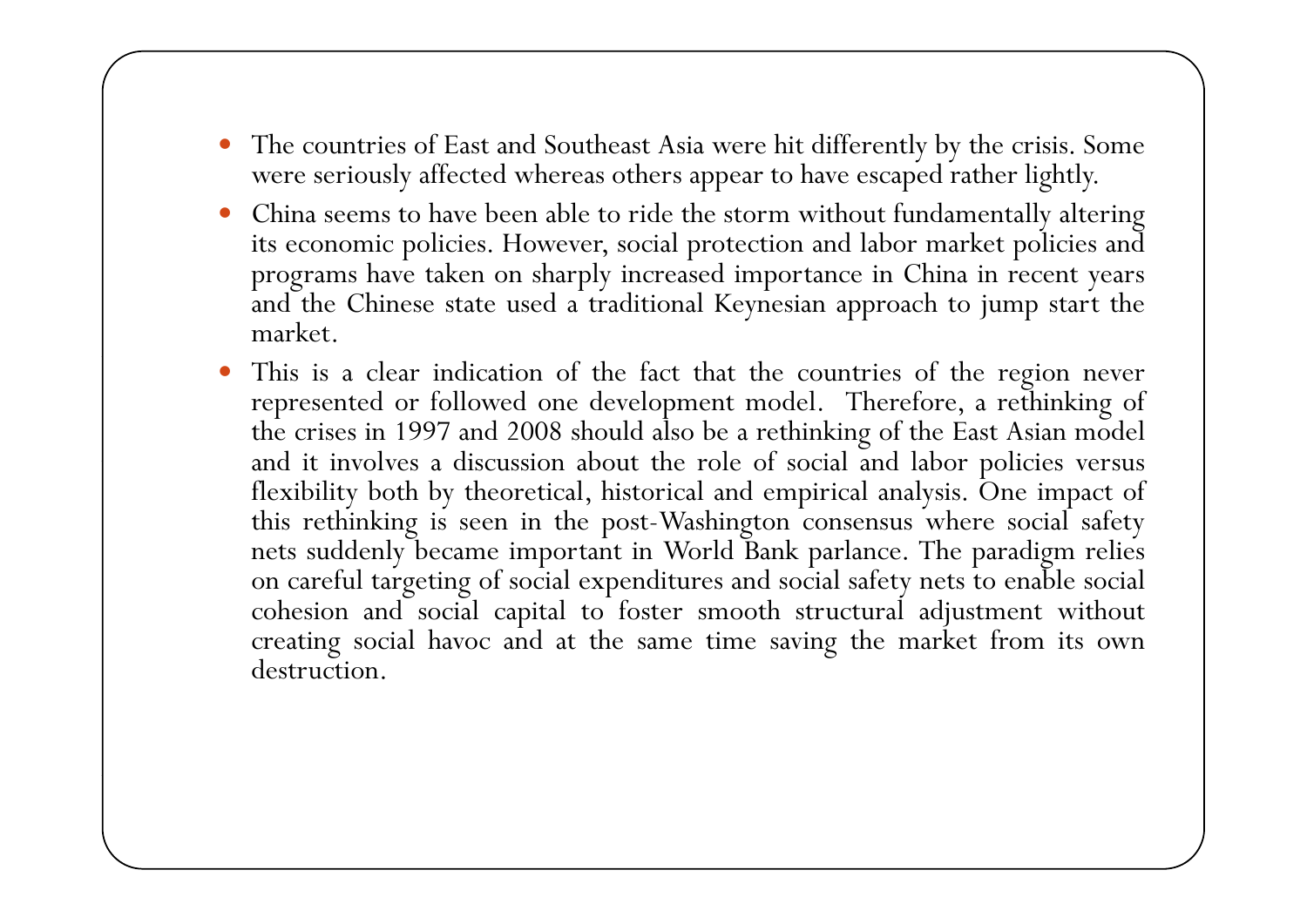This post-Washin gton Consensus mi ght be inter preted as <sup>a</sup> boomerang for East Asian policymaker. For years, the regions technocrats cum bureaucrats, politicians and business executives looking at the expensive welfare states, regulatory structures and redistributive tax policies that developed in Scandinavia, had proclaimed the necessity of following <sup>a</sup> different developmental path. The main economic problems, before and now, of the non welfare states in East and Southeast Asia depend on their position in the world economy. Although there are embryonic welfare constructions they are paradoxically both globally unique and hybrids of existing welfare states. With the emphasis on familialism and aversion to public social services, it remains <sup>a</sup> paradox that in a comparative framework with Scandinavia, Continental Europe and the Anglo-Saxon countries, East Asia´s social security arrangements have lagged far behind its economic achievements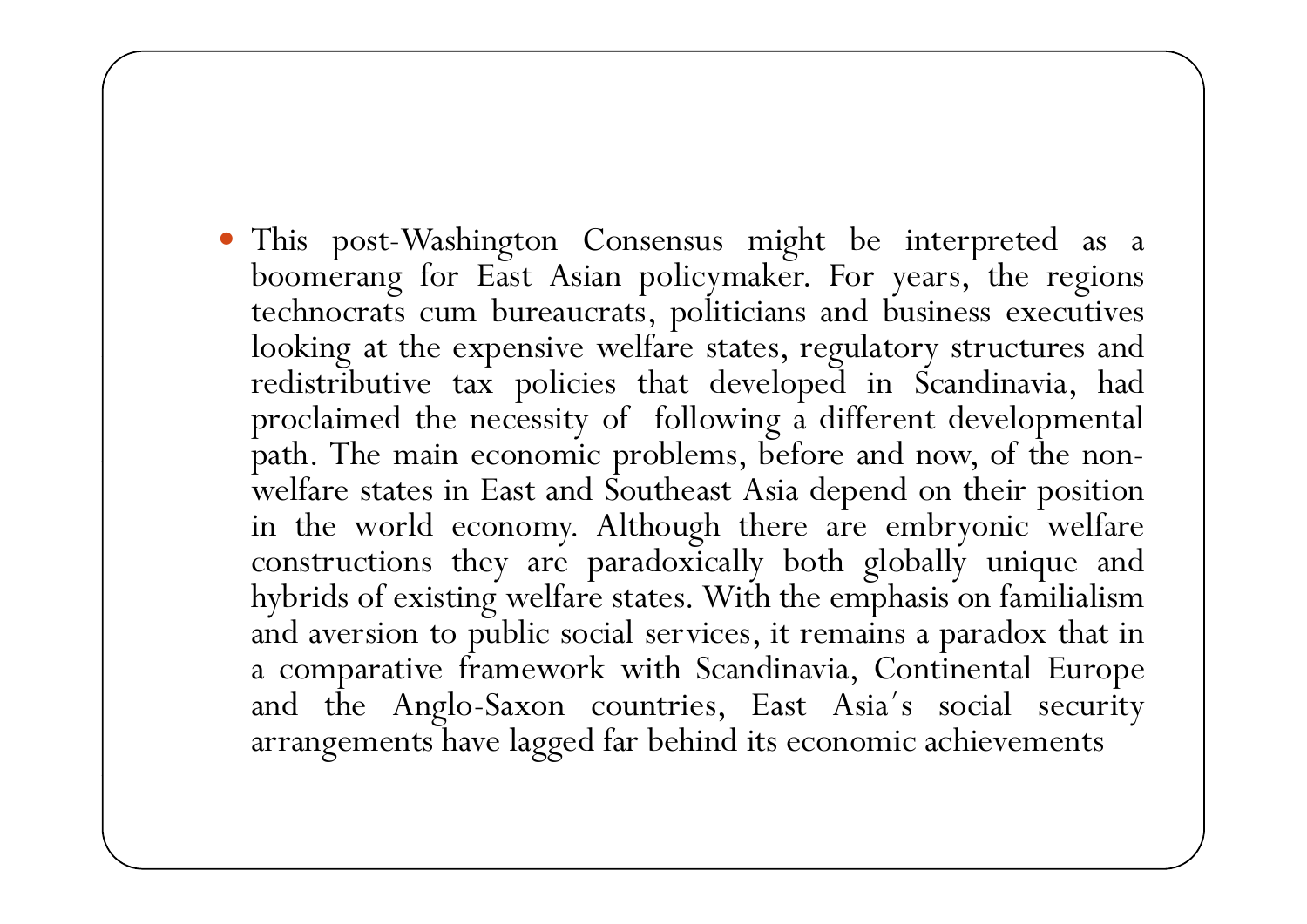In this regar<sup>d</sup> the question which social sciences faces in view of globalization is whether the process will result in greater social welfare or whether globalization serves to reduce the social dimension <sup>o</sup> f twentieth century capitalism. This problematique has gained special significance in the context of the breakdown of East Asian authoritarian capitalism excep<sup>t</sup> in China. Will an evolution towards more democracy o pen the way to <sup>a</sup> greater contest over the economic surplus/social product? How will the political systems absorb the demands of the social classes at <sup>a</sup> time when adjustment to the conditionalities imposed by the IFIs goes in the direction of the dismantling of the developmental state?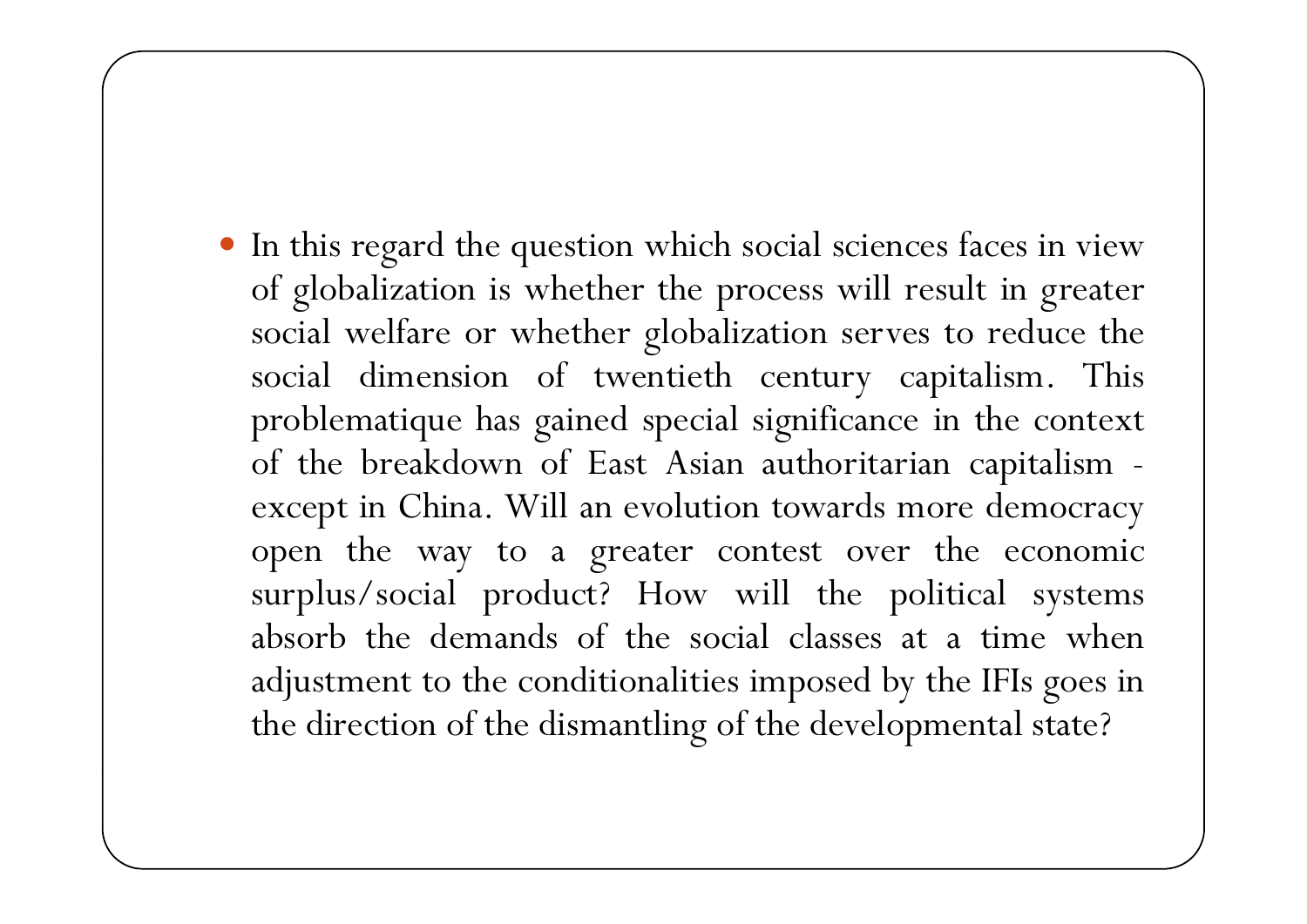One consequence of the effects of globalization and neoliberal hegemony has been the ideologization of the role of the state in East Asia and implicitly the region's social welfare systems. Neoconservatives in Europe, the United States and East Asia are seemingly in convergence when they point to the importance of culturally-bound social values such as hard work, discipline, enterprise, family, thrift, responsibility and respec t for authority. Thus, the Weberian interpretation of European capitalism as <sup>a</sup> product of Protestantism has been recycled to explain the so-called Eas t Asian miracle in terms of <sup>a</sup> <sup>s</sup> pecific Confucian ethic. In fact <sup>a</sup> certain ideological convergence has made its appearance despite the much publicized divergences. Yet one of the results of economic growth and the emer gence of Eas t Asian self-confidence was based on the fact that "the preconditions for new political alliances spanning 'East' and 'West' are emerging," and "opponents of liberalism and social democracy, both inside and outside 'Asia', are drawing on each others' arguments and views with <sup>a</sup> growing synergy"